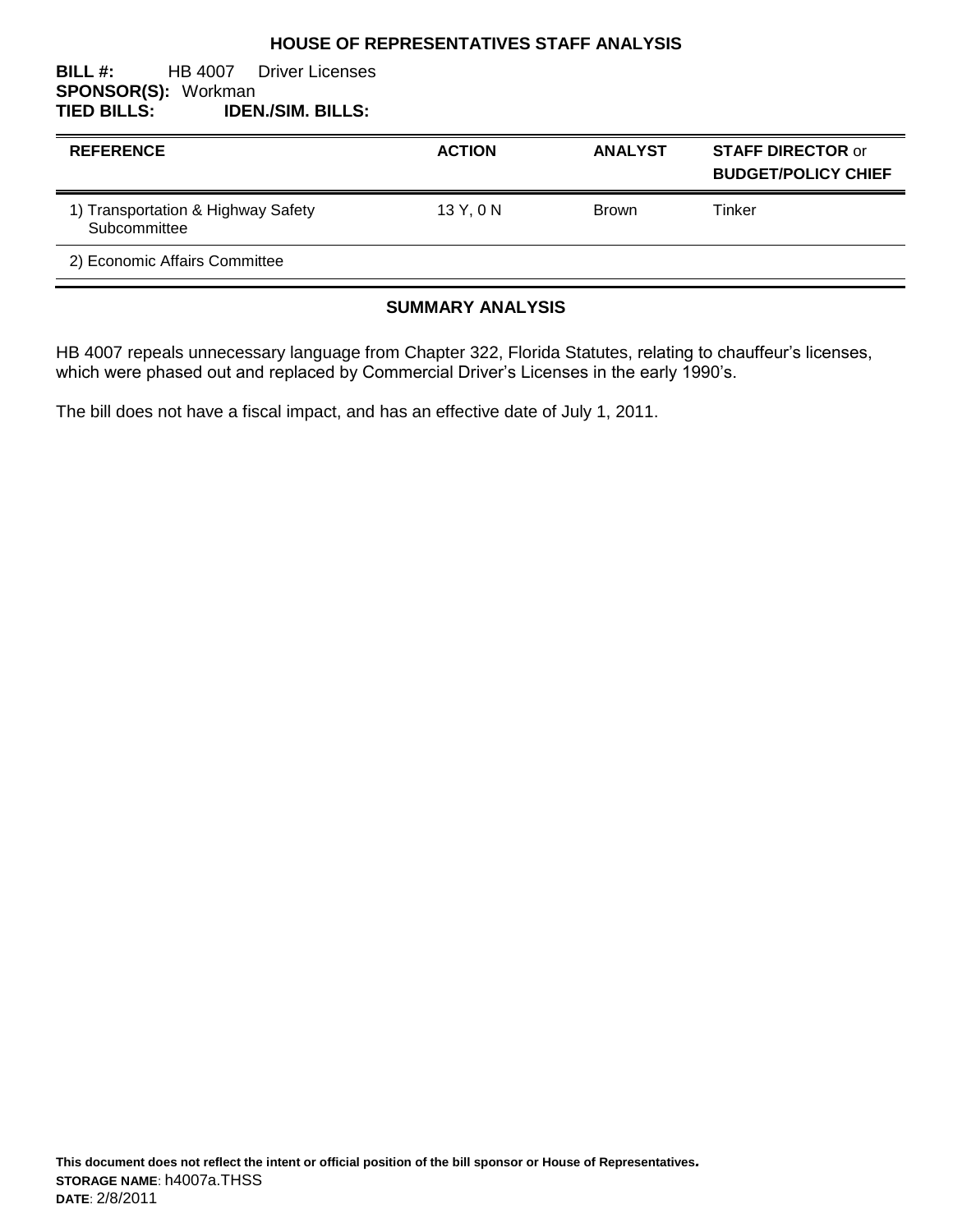## **FULL ANALYSIS**

## **I. SUBSTANTIVE ANALYSIS**

#### A. EFFECT OF PROPOSED CHANGES:

Section 322.58, F.S., enacted in 1989, provides a period of time for holders of chauffeur's licenses to transfer to uniform Commercial Driver's License requirements. The 'phasing out' period ended on April 1, 1991, after which time chauffeurs' licenses were no longer issued nor recognized as valid.

The bill repeals this section, as chauffeur's licenses have not been issued or recognized since 1991.

- B. SECTION DIRECTORY:
	- Section 1 Repeals s. 322.58, F.S., regarding chauffeurs' licenses, repealing provisions for licensure of such persons under the appropriate license classification.
	- Section 2 Provides an effective date of July 1, 2011.

#### **II. FISCAL ANALYSIS & ECONOMIC IMPACT STATEMENT**

- A. FISCAL IMPACT ON STATE GOVERNMENT:
	- 1. Revenues:

None.

2. Expenditures:

None.

- B. FISCAL IMPACT ON LOCAL GOVERNMENTS:
	- 1. Revenues: None.
	- 2. Expenditures:

None.

- C. DIRECT ECONOMIC IMPACT ON PRIVATE SECTOR: None.
- D. FISCAL COMMENTS: None.

# **III. COMMENTS**

- A. CONSTITUTIONAL ISSUES:
	- 1. Applicability of Municipality/County Mandates Provision: